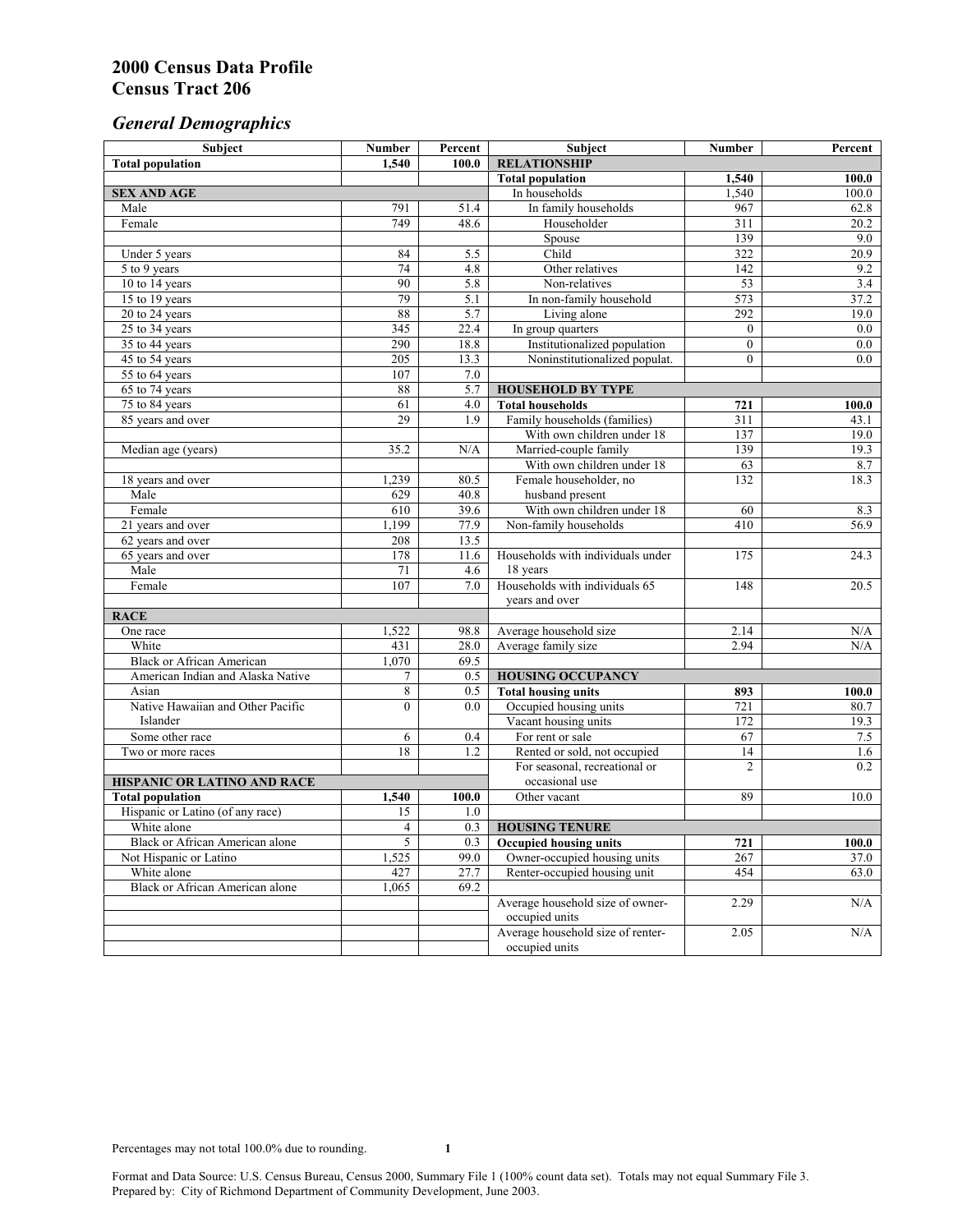### *Social Characteristics*

| <b>Subject</b>                              | <b>Number</b>            | Percent        | Subject                                | <b>Number</b>  | Percent       |
|---------------------------------------------|--------------------------|----------------|----------------------------------------|----------------|---------------|
| <b>SCHOOL ENROLLMENT</b>                    | <b>RESIDENCE IN 1995</b> |                |                                        |                |               |
| Population 3 years and over enrolled in     | 371                      | 100.0          | Population 5 years and over            | 1,405          | 100.0         |
| school                                      |                          |                | Same house in 1995                     | 598            | 42.6          |
| Nursery school, preschool                   | 42                       | 11.3           | Different house in the U.S. in         | 795            | 56.6          |
| Kindergarten                                | 15                       | 4.0            | 1995                                   |                |               |
| Elementary school (grades 1-8)              | 119                      | 32.1           | Same county                            | 566            | 40.3          |
| High school (grades 9-12)                   | 55                       | 14.8           | Different county                       | 229            | 16.3          |
| College or graduate school                  | 140                      | 37.7           | Same state                             | 117            | 8.3           |
|                                             |                          |                | Different state                        | 112            | $\ \, 8.0$    |
| <b>EDUCATIONAL ATTAINMENT</b>               |                          |                | Elsewhere in 1995                      | 12             | 0.9           |
| Population 25 years and over                | 1,198                    | 100.0          |                                        |                |               |
| Less than 9 <sup>th</sup> grade             | 110                      | 9.2            | NATIVITY AND PLACE OF BIRTH            |                |               |
| $9th$ to $12th$ grade, no diploma           | 221                      | 18.4           | <b>Total population</b>                | 1,542          | 100.0         |
| High school graduate (includes equivalency) | 236                      | 19.7           | Native                                 | 1.524          | 98.8          |
| Some college, no degree                     | 256                      | 21.4           | Born in United States                  | 1,504          | 97.5          |
| Associate degree                            | 35                       | 2.9            | State of residence                     | 1,103          | 71.5          |
| Bachelor's degree                           | 229                      | 19.1           | Different state                        | 401            | 26.0          |
| Graduate or professional degree             | 111                      | 9.3            | <b>Born outside United States</b>      | 20             | 1.3           |
| Percent high school graduate or higher      | 72.4%                    | N/A            | Foreign born                           | 18             | 1.2           |
| Percent bachelor's degree or higher         | 28.4%                    | N/A            | Entered 1990 to March 2000             | $\mathbf{0}$   | $0.0\,$       |
|                                             |                          |                | Naturalized citizen                    | $\overline{7}$ | $0.5^{\circ}$ |
| <b>MARITAL STATUS</b>                       |                          |                | Not a citizen                          | 11             | 0.7           |
| Population 15 years and over                | 1,283                    | 100.0          |                                        |                |               |
| Never married                               | 556                      | 43.3           | <b>REGION OF BIRTH OF FOREIGN BORN</b> |                |               |
| Now married, not including separated        | 215                      | 16.8           | Total (excluding born at sea)          | 18             | 100.0         |
| Separated                                   | 125                      | 9.7            | Europe                                 | $\mathbf{0}$   | $0.0\,$       |
| Widowed                                     | 106                      | 8.3            | Asia                                   | $\overline{7}$ | 38.9          |
| Female                                      | 77                       | 6.0            | Africa                                 | 11             | 61.1          |
| Divorced                                    | 281                      | 21.9           | Oceania                                | $\theta$       | 0.0           |
| Female                                      | 127                      | 9.9            | Latin America                          | $\mathbf{0}$   | $0.0\,$       |
|                                             |                          |                | Northern America                       | $\theta$       | 0.0           |
| <b>GRANDPARENTS AS CAREGIVERS</b>           | 13                       |                |                                        |                |               |
| <b>Grandparent living in household with</b> |                          | 100.0          | <b>LANGUAGE SPOKEN AT HOME</b>         |                |               |
| one or more own grandchildren under 18      |                          |                | Population 5 years and over            | 1,405          | 100.0         |
| years                                       |                          |                | English only                           | 1,324          | 94.2          |
| Grandparent responsible for grandchildren   | 3                        | 23.1           | Language other than English            | 81             | 5.8           |
|                                             |                          |                | Speak English less than                | 22             | 1.6           |
| <b>VETERAN STATUS</b>                       |                          |                | "very well"                            |                |               |
| Civilian population 18 years and over       | 1,253                    | 100.0          | Spanish                                | 47<br>15       | 3.3           |
| Civilian veterans                           | 117                      | 9.3            | Speak English less than<br>"very well" |                | 1.1           |
| <b>DISABILITY STATUS OF THE CIVILIAN</b>    | Other Indo-European      | $\overline{7}$ | 0.5                                    |                |               |
| NONINSTITUTIONALIZED POPULATION             | languages                |                |                                        |                |               |
| Population 5 to 20 years                    | 159                      | 100.0          | Speak English less than                | $\Omega$       | 0.0           |
| With a disability                           | 6                        | 3.8            | "very well"                            |                |               |
| Population 21 to 64 years                   | 1,080                    | 100.0          | Asian and Pacific Island               | 16             | 1.1           |
| With a disability                           | 201                      | 18.6           | languages                              |                |               |
| Percent employed                            | 55.7%                    | N/A            | Speak English less than                | $\overline{7}$ | 0.5           |
| No disability                               | 879                      | 81.4           | "very well"                            |                |               |
| Percent employed                            | 76.6%                    | N/A            | Other Languages                        | 11             | 0.8           |
| Population 65 years and over                | 166                      | 100.0          | Speak English less than                | $\mathbf{0}$   | 0.0           |
| With a disability                           | 113                      | 68.1           | "very well"                            |                |               |

Format and Data Source: U.S. Bureau of the Census, Census 2000, Summary File 3 (sample data set). Totals may not equal Summary File 1 due to sampling.

Prepared by: City of Richmond Department of Community Development, June 2003.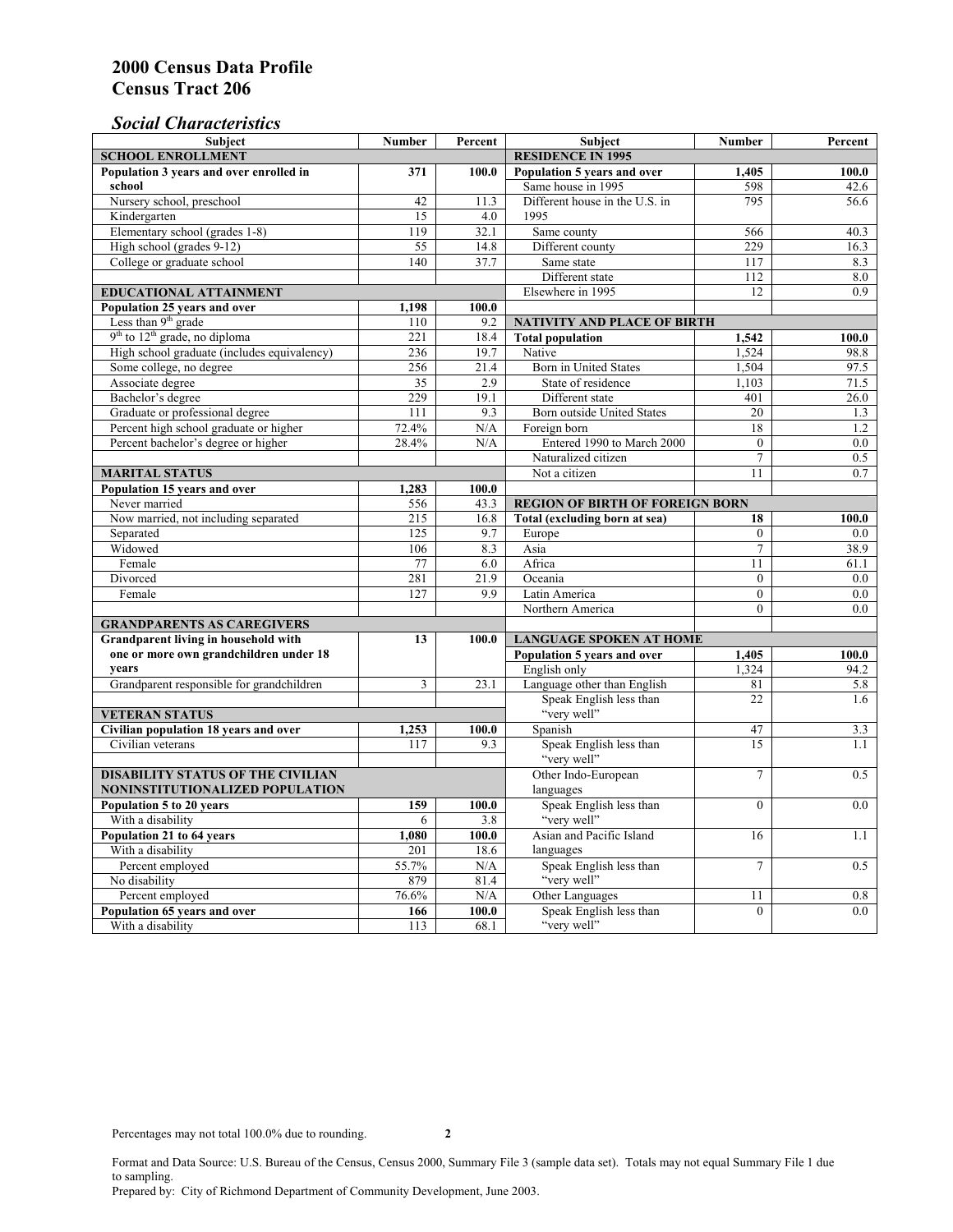#### *Economic Characteristics*

| <b>Subject</b>                                     | Number           | Percent           | Subject                                    | Number           | Percent          |
|----------------------------------------------------|------------------|-------------------|--------------------------------------------|------------------|------------------|
| <b>EMPLOYMENT STATUS</b>                           |                  |                   | <b>INCOME IN 1999</b>                      |                  |                  |
| Population 16 years and over                       | 1,264            | 100.0             | <b>Households</b>                          | 769              | 100.0            |
| In labor force                                     | 844              | 66.8              | Less than \$10,000                         | 149              | 19.4             |
| Civilian labor force                               | 844              | $66.\overline{8}$ | \$10,000 to \$14,999                       | 89               | 11.6             |
| Employed                                           | 809              | 64.0              | \$15,000 to \$24,999                       | 172              | 22.4             |
| Unemployed                                         | 35               | 2.8               | \$25,000 to \$34,999                       | 130              | 16.9             |
| Percent of civilian labor force                    | 4.1%             | N/A               | \$35,000 to \$49,999                       | 93               | 12.1             |
| Armed Forces                                       | $\mathbf{0}$     | 0.0               | \$50,000 to \$74,999                       | 78               | 10.1             |
| Not in labor force                                 | 420              | 33.2              | \$75,000 to \$99,999                       | 15               | 2.0              |
| Females 16 years and over                          | 615              | 100.0             | \$100,000 to \$149,999                     | $\overline{31}$  | $4.0\,$          |
| In labor force                                     | 408              | 66.3              | \$150,000 to \$199,999                     | $\mathbf{0}$     | $\overline{0.0}$ |
| Civilian labor force                               | 408              | 66.3              | \$200,000 or more                          | 12               | 1.6              |
| Employed                                           | 377              | 61.3              | Median household income (dollars)          | 22,723           | N/A              |
| Own children under 6 years                         | 148              | 100.0             |                                            |                  |                  |
| All parents in family in labor force               | 83               | 56.1              | With earnings                              | 569              | 74.0             |
|                                                    |                  |                   | Mean earnings (dollars)                    | 38,663           | N/A              |
| <b>COMMUTING TO WORK</b>                           |                  |                   | With Social Security income                | 169              | 22.0             |
| Workers 16 years and over                          | 786              | 100.0             | Mean Social Security income                | 9,022            | N/A              |
| Car, truck, or van – drove alone                   | 468              | 59.5              | (dollars)                                  |                  |                  |
| Car, truck, or van - carpooled                     | 106              | 13.5              | With Supplemental Security income          | 73               | 9.5              |
| Public transportation (including taxicab)          | 123              | 15.6              | Mean Supplemental Security                 | 5,312            | N/A              |
| Walked                                             | 45               | 5.7               | income (dollars)                           |                  |                  |
| Other means                                        | 17               | 2.2               | With public assistance income              | 24               | 3.1              |
| Worked at home                                     | 27               | 3.4               |                                            | 4,546            | N/A              |
|                                                    |                  |                   | Mean public assistance income<br>(dollars) |                  |                  |
| Mean travel time to work (minutes)                 | 24.5             | N/A               |                                            |                  |                  |
|                                                    |                  |                   | With retirement income (dollars)           | 82               | 10.7             |
| Employed civilian population 16 years and over     | 809              | 100.0             | Mean retirement income (dollars)           | 4,857            | N/A              |
| <b>OCCUPATION</b>                                  |                  |                   |                                            |                  |                  |
| Management, professional, and related occupations  | 294              | 36.3              | <b>Families</b>                            | 285              | 100.0            |
| Service occupations                                | 157              | 19.4              | Less than \$10,000                         | 28               | 9.8              |
| Sales and office occupations                       | 199              | 24.6              | \$10,000 to \$14,999                       | 30               | 10.5             |
| Farming, fishing, and forestry occupations         | $\boldsymbol{0}$ | 0.0               | \$15,000 to \$24,999                       | 58               | 20.4             |
| Construction, extraction, and maintenance          | 78               | 9.6               | \$25,000 to \$34,999                       | 64               | 22.5             |
| occupations                                        |                  |                   | \$35,000 to \$49,999                       | $\overline{22}$  | 7.7              |
| Production, transportation, and material moving    | 81               | 10.0              | \$50,000 to \$74,999                       | 53               | 18.6             |
| occupations                                        |                  |                   | \$75,000 to \$99,999                       | $\boldsymbol{0}$ | 0.0              |
|                                                    |                  |                   | \$100,000 to \$149,999                     | 18               | 6.3              |
| <b>INDUSTRY</b>                                    |                  |                   | \$150,000 to \$199,999                     | $\mathbf{0}$     | 0.0              |
| Agriculture, forestry, fishing and hunting, and    | $\boldsymbol{0}$ | 0.0               | \$200,000 or more                          | 12               | 4.2              |
| mining                                             |                  |                   | Median family income (dollars)             | 28,523           | N/A              |
| Construction                                       | 78               | 9.6               |                                            |                  |                  |
| Manufacturing                                      | $\overline{55}$  | 6.8               | Per capita income (dollars)                | 16,208           | N/A              |
| Wholesale trade                                    | $\mathbf{0}$     | 0.0               | <b>Median earnings (dollars)</b>           |                  |                  |
| Retail trade                                       | 88               | 10.9              | Male full-time, year-round workers         | 24,423           | N/A              |
| Transportation and warehousing, and utilities      | $\tau$           | 0.9               | Female full-time, year-round workers       | 23,750           | N/A              |
| Information                                        | 24               | 3.0               |                                            | Number           | Percent          |
| Finance, insurance, real estate, and rental and    | 69               | 8.5               |                                            | below            | below            |
| leasing                                            |                  |                   |                                            | poverty          | poverty          |
| Professional, scientific, management,              | 67               | 8.3               | Subject                                    | level            | level            |
| administrative, and waste management services      |                  |                   | <b>POVERTY STATUS IN 1999</b>              |                  |                  |
| Educational, health and social services            | 168              | 20.8              | Families                                   | 36               | 12.6             |
| Arts, entertainment, recreation, accommodation and | 127              | 15.7              | With related children under 18 years       | 30               | 19.6             |
| food services                                      |                  |                   | With related children under 5 years        | 19               | 22.1             |
| Other services (except public administration)      | 66               | 8.2               | Families with female householder, no       | 36               | 25.2             |
| Public Administration                              | 60               | 7.4               | husband present                            |                  |                  |
|                                                    |                  |                   | With related children under 18 years       | 30               | 36.1             |
| <b>CLASS OF WORKER</b>                             |                  |                   | With related children under 5 years        | 19               | 61.3             |
| Private wage and salary workers                    | 564              | 69.7              | Individuals                                | 400              | 26.0             |
| Government workers                                 | 187              | 23.1              | 18 years and over                          | 292              | 23.3             |
| Self-employed workers in own not incorporated      | 58               | 7.2               | 65 years and over                          | 43               | 25.9             |
| business                                           |                  |                   | Related children under 18 years            | 108              | 37.9             |
| Unpaid family workers                              | $\mathbf{0}$     | 0.0               | Related children 5 to 17 years             | 46               | 31.1             |
|                                                    |                  |                   | Unrelated individuals 15 years and         | 227              | 32.9             |
|                                                    |                  |                   |                                            |                  |                  |
|                                                    |                  |                   | over                                       |                  |                  |

Percentages may not total 100.0% due to rounding. **3** 

Format and Data Source: U.S. Bureau of the Census, Census 2000, Summary File 3 (sample data set). Totals may not equal Summary File 1 due to sampling.

Prepared by: City of Richmond Department of Community Development, June 2003.